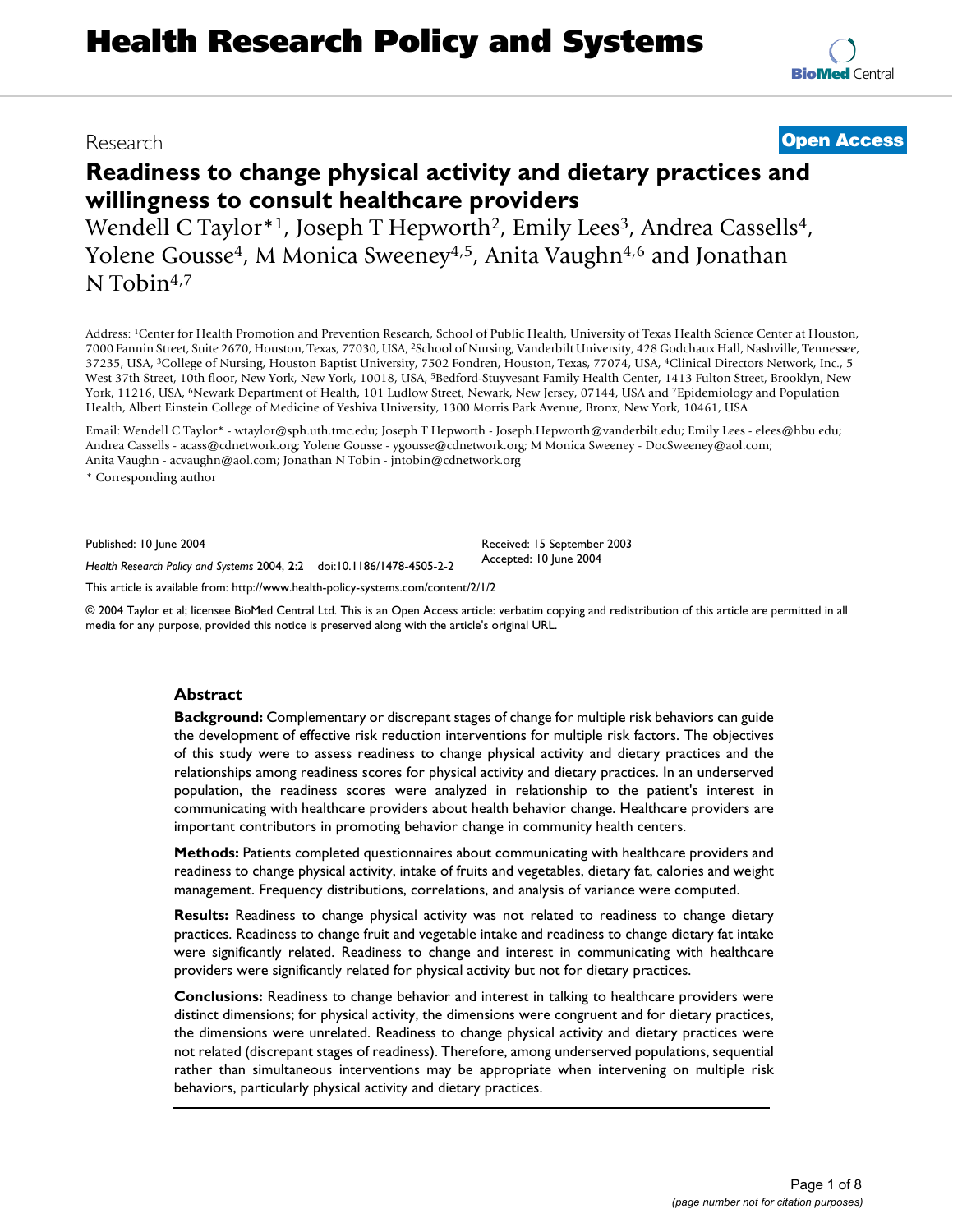## **Background**

The prevalence of obesity has reached epidemic proportions among adults and youth [1,2]. Obesity, physical inactivity, and unhealthy eating habits are major risk factors for chronic disease, disability, and premature death [3-5]. The combination of eating a balanced, reduced calorie, diet and regular physical activity has a stronger effect on long-term weight loss than either strategy alone [6-8]; therefore, both strategies are needed.

A better understanding of the relationships among multiple behavioral risk factors is important for the design of individual, clinical, and public health interventions, particularly cost-effective interventions to target high-risk individuals and population subgroups [9]. From a behavioral sciences perspective, the stages of change from the Transtheoretical Model suggest that individuals can be at different stages of readiness to change for different behavioral risk factors. Each behavioral risk factor has its own set of knowledge, attitudes, intentions, decisional balance, and self-efficacy [10]. Motivational readiness described in the stages of change model [11] has been used to tailor interventions to an individual's level of motivational readiness to change behavior. Interventions tailored to match level of motivational readiness outperform standard interventions [12].

Previous research on predominately well-educated, non-Hispanic whites, has examined the relationships among motivational readiness for smoking, physical activity, and dietary practices. The findings include the following: readiness to adopt vigorous physical activity was positively associated with readiness to avoid dietary fat [9]; smokers were less likely than non-smokers to be ready to avoid dietary fat and engage in vigorous physical activity [9]; smoking was negatively associated with readiness to engage in vigorous physical activity [13]; intention to reduce dietary fat was greatest among those who already reported avoiding high fat foods, and the average number of fruits and vegetables consumed differed significantly by stages of readiness to avoid dietary fat [14]; motivational readiness stages were positively related for physical activity and dietary changes [14]; and readiness to change physical activity was moderately correlated with readiness to change fat and vegetable intake [14]. Similarly, readiness to change physical activity was moderately correlated with readiness to change both fat intake and fruit and vegetable intake [15]. Readiness to change fat intake was strongly correlated with readiness to change vegetable intake [15]. From the limited empirical literature (only two relevant studies that did not focus on smoking), the motivational readiness stages for physical activity and dietary change were complementary.

Given the epidemic rates of obesity [1,2] and the paucity of data about the relationships between physical activity and dietary practice, more research is needed to confirm whether the motivational readiness stages for physical activity and dietary practice are, in general, complementary or discrepant. If interventions are presented simultaneously for two or more behaviors, complementary stages of readiness may facilitate behavior change, whereas discrepant stages of readiness may overwhelm or hinder successful change for multiple behaviors. This distinction may be particularly critical for the development of effective interventions among underserved populations in which few stages of change (tailored), programs combine physical activity and dietary practice changes.

To effectively promote behavioral risk factor reduction, patients with adverse risk profiles should receive physician guidance or be willing to communicate with a healthcare professional [16,17]. An unwillingness to communicate can be a barrier to successful behavior change. One study [18] reported that willingness to communicate was directly related to a greater readiness to change behavior. In contrast, another study [16] found that willingness to engage in a two-way communication with the healthcare provider to reduce behavioral risk factors was not associated with readiness to change behavioral risk factors (e.g., smoking, diet, physical activity). Readiness to change behavior and interest in communicating with physicians may be distinct and unrelated dimensions.

Specifically, this study was designed to contribute to our empirical knowledge in the following ways: (a) the focus was on physical activity and dietary practices (behaviors most related to obesity) rather than smoking; (b) a measure of motivational readiness for calorie intake and weight management was included (this assessment was not included and analyzed in previous studies); (c) our sample was composed of uninsured and underinsured ethnic minority patients; and (d) the relationships were analyzed among readiness scores and interest in talking to the healthcare provider (in previous studies, this relationship was not assessed).

Our pilot study included patients from three urban Community Health Centers. The research questions were:

(1) What are the levels of readiness to change behavior for physical activity, fruit and vegetable intake, dietary fat intake, and calorie intake?

(2) What are the relationships among readiness to change behaviors for physical activity, fruit and vegetable intake, dietary fat intake, and calorie intake?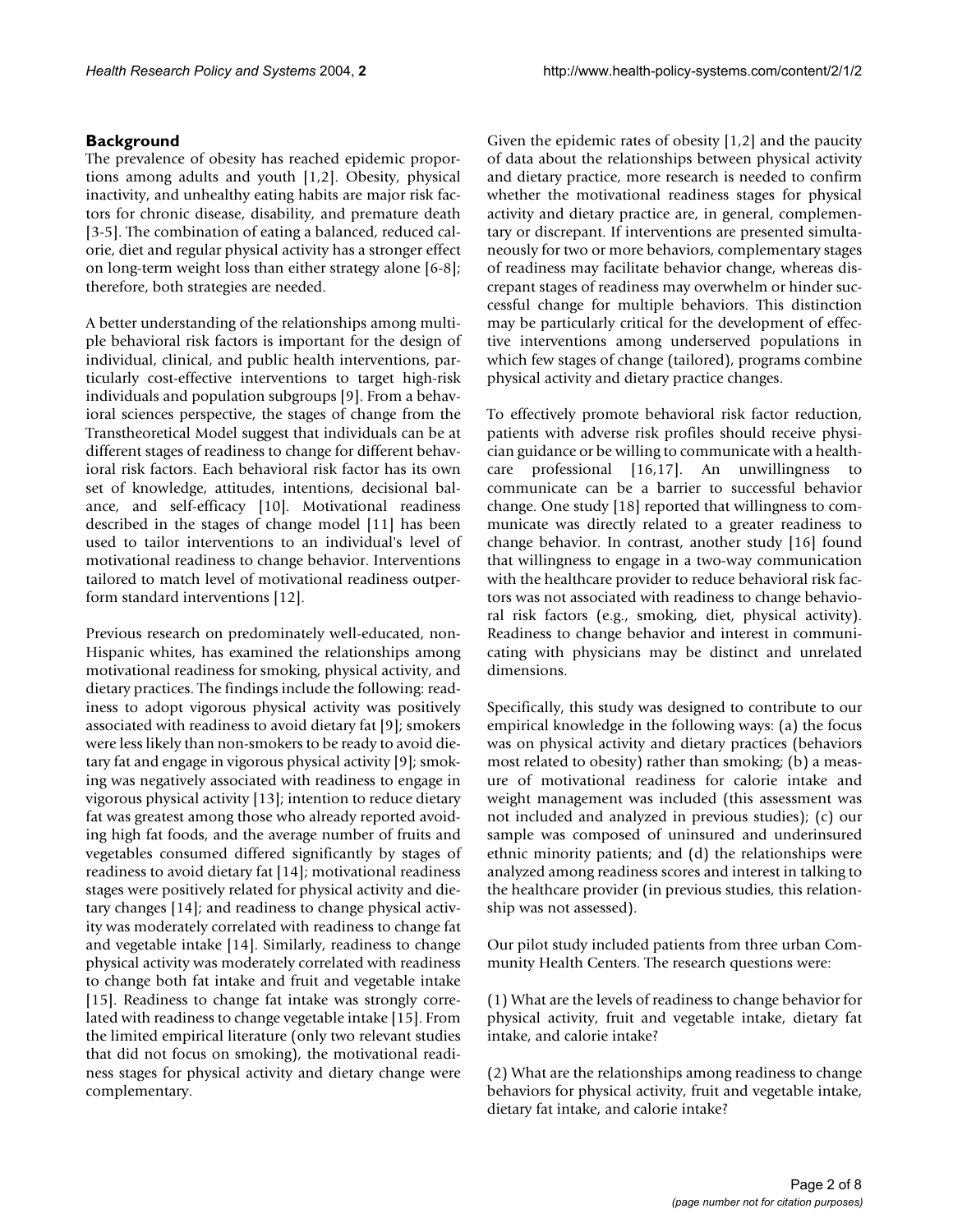(3) What are the levels of interest in communicating with the healthcare provider about physical activity and nutrition?

(4) What is the relationship between levels of interest in communicating with the healthcare provider about physical activity and nutrition?

(5) Is there a significant relationship between the readiness score for physical activity and the patients' interest in communicating with the healthcare provider about physical activity?

(6) Are there significant relationships among readiness scores for the three nutrition behaviors and the patients' interest in communicating with the healthcare provider about nutrition?

#### **Methods** *Recruitment*

A convenience sample was recruited from clients at three Community Health Centers belonging to the Clinical Directors Network, Inc. (CDN) [19]. CDN is composed of over 230 member practices serving ethnic minority and low-income clients in 17 states and three U.S. territories [20]. The selection criteria for the three Community Health Centers included willingness to participate and medical directors who had expressed interest in the study.

The target population was adult patients, aged 18 years old or older, who were being seen in the Community Health Center on the day that the interviews were being conducted. Research assistants (three women and one man) approached patients in the waiting area, who appeared to be in the targeted age range, introduced the project, and then proceeded to obtain verbal consent. An information sheet that provided information on the purpose of the study, the study procedures, risks and benefits of participating, and the rights of participants was provided prior to administering the survey. Since the surveys were conducted anonymously and no identifying information was captured, verbal informed consent was obtained. No written informed consent was required. Patient identifying data were not collected as part of this project. To be eligible, patients had to be 18 years of age or older, able to read and write English, and identify the Community Health Center as their source of primary care. Patients who appeared acutely distressed or were holding a child were not approached. The project was reviewed and approved by the Clinical Directors Network Institutional Review Board.

When the research assistant approached the patient (in the target age range and not acutely distressed), sitting in the waiting area for a general physical examination, s/he explained that CDN, in collaboration with the University of Texas, was conducting a pilot study about the counseling habits of primary care clinicians in Community Health Centers in New York City and New Jersey. Also, the research assistant explained that the project was aimed at examining the effects of health habit discussion on physical activity, eating habits, and other health related habits. Patients who gave verbal consent to participate in the study received the written questionnaires to complete while waiting for appointments with their physicians. Eighty seven patients were approached. Of these, fifty nine patients (68%) completed the entire survey. Six patients (7%) consented to be in the study and partially completed the survey. Four patients consented to be in the study and did not complete the survey. Eighteen patients (21%) declined to participate in the study. Patients who consented to be in the study but did not complete the survey were called to see the doctor and did not return to complete the survey after the medical visit. Patients who declined to participate gave the following reasons: survey too long, survey too wordy, busy with medical visit, did not want to participate, and blurred vision because of eye medication.

### *Measures*

Patients who agreed to take part in the study were given a paper and pencil questionnaire while they were in the waiting room. The questionnaire included the Patientbased Assessment and Counseling for Physical Activity and Nutrition (PACE) assessment form [21-23] and author-constructed questions on willingness to discuss physical activity and nutrition with the healthcare provider. All questionnaires were in English. The format of the author-constructed questions was a Likert scale with the following statements: "I am interested in talking to my healthcare provider about physical activity" and "I am interested in talking to my healthcare provider about nutrition." The response categories were: 1) strongly disagree, 2) disagree, 3) undecided, 4) agree, and 5) strongly agree. The scores on these questions determined the patient's interest in communicating with the healthcare provider. Also, the questionnaire included demographic questions about gender, racial/ethnic background, country of birth, and occupation.

## *PACE*

The PACE assessment form was developed to identify the stages of change [21-23] for physical activity behavior in order to assist physicians with counseling. Recently, the PACE program has been expanded to include three nutrition behaviors related to health outcomes [23]. PACE has eight graded statements related to current physical activity status and four graded statements related to fruit and vegetable intake, dietary fat intake, and calorie intake. The score on the PACE assessment form was used to categorize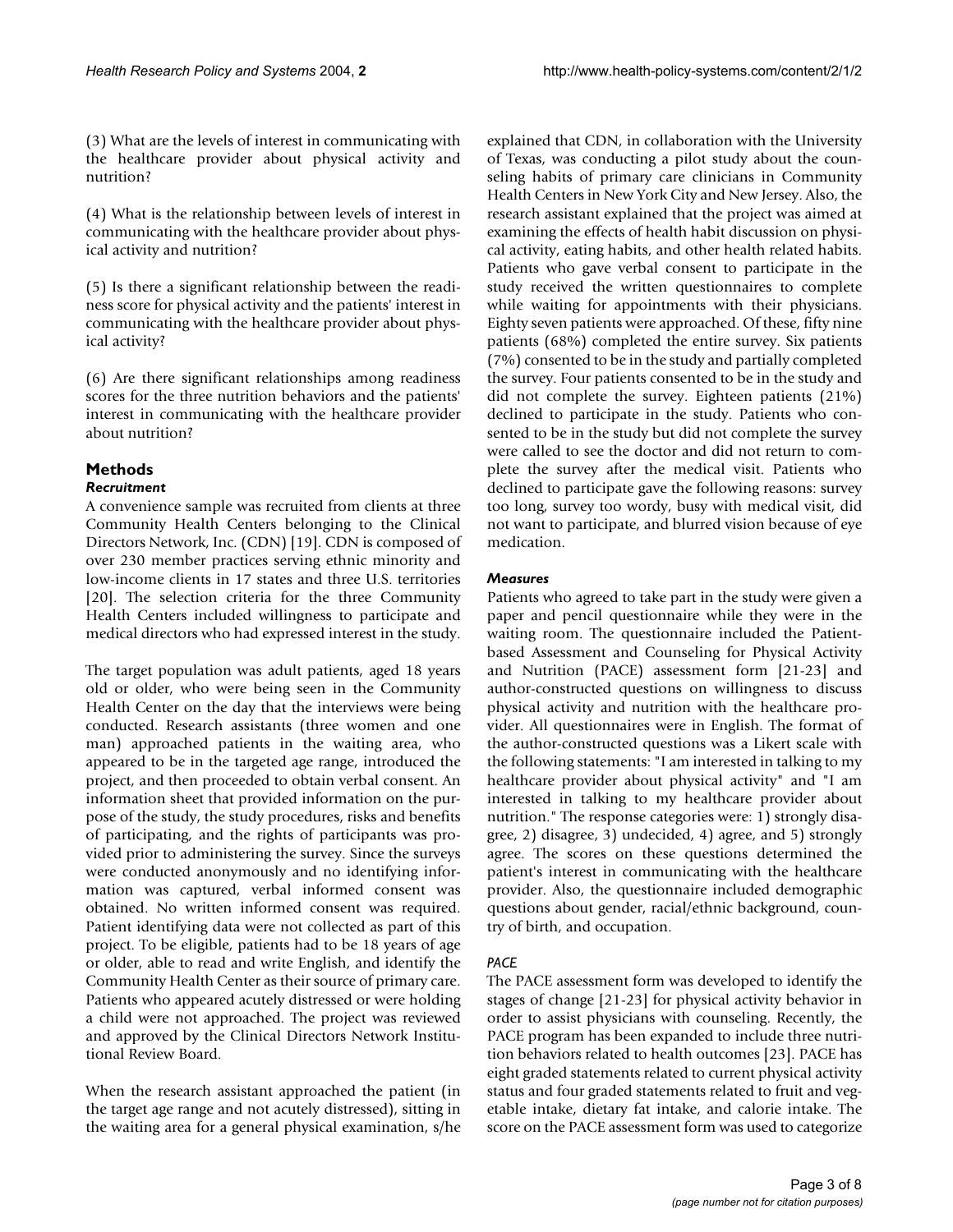the patient into one of three groups, based on a simplified stages of change model: "not ready" (precontemplationnot physically active and not intending to become physically active or not intending to start eating more fruits and vegetables in the next six months), "ready" (contemplation-little or no physical activity, but intending to become physically active or has been thinking about eating more fruits and vegetables in the next six months), and "active" (physically active on a regular basis or consistently eats five or more servings per day of fruits and vegetables). The PACE assessment form has test-retest reliability of 0.80 and evidence for construct validity [22,23].

#### *Data Analysis*

For research question one, regarding the levels of readiness to change behavior, frequency distributions and percentages were calculated. For research question two, the relationships among the readiness scores were addressed using chi-square analysis. For research question three, patients' levels of interest in communicating with the healthcare provider about physical activity and nutrition were addressed by 95% confidence intervals. For research question four, Pearson product-moment correlations were computed. For research questions five and six, oneway analysis of variance (ANOVA) was performed. The independent variables were the stages of change with three levels (not ready, ready, and active) and the dependent variable was interest in communicating with the healthcare provider. For question six, three separate ANO-VAs were conducted to assess differences in interest in discussing nutrition among the stages of change groups based on the nutrition categories of fruits and vegetable intake, dietary fat intake, and calorie intake and weight management. For significant F's, Tukey's post hoc tests were used to assess which stages of change were significantly different.

## **Results**

#### *Demographics*

A total of 59 patients participated in the study. The mean age ( $\pm$ SD) was 39.6 ( $\pm$ 15.6) years. Approximately 68% of the patients were women. The sample was 87% African American/Black, 9% Hispanic, and 4% other racial/ethnic group. Clinical Director Network patients are either uninsured or have some form of public health insurance (Medicaid, Social Security/Disability).

#### *Stages of readiness (research question 1)*

In each category of change, the majority of participants indicated that they were ready to adopt a healthier behavior (Figure [1](#page-4-0)). Percentages ranged from a low of 57.63% for calorie intake to a high of 77.97% for fruit and vegetable intake in the ready to change stage. In each category, there were more participants in the active stage (8.47%– 33.90%) than in the not ready stage (1.69%–22.03%) except for dietary fat intake. Figure [1](#page-4-0) is a graphic summary of these findings.

#### *Relationships among readiness stages (research question 2)*

The readiness for changing physical activity was not related to any of the three nutrition variables. Among the nutrition variables, readiness for changing fruit and vegetable intake was significantly related to the readiness for changing dietary fat intake  $(\underline{X^2} \mid 4] = 12.89$ ,  $\underline{N} = 52$ ,  $\underline{p} =$ .01). Thirty-three of the 52 respondents (63.5%) were in the same readiness level for both of these variables. The relationship between readiness for changing fruit and vegetable intake and readiness for changing caloric intake approached significance  $(X^2[4] = 9.19, N = 53, p = .06)$ . Thirty-five of the 53 respondents (66.0%) were in the same readiness level for both of these variables.

#### *Levels of interest (research question 3)*

The 95% confidence interval for interest in discussing physical activity, based on a mean  $\pm$  SD of 3.74  $\pm$  1.39 (N  $= 53$ ), was  $3.36 - 4.11$ . The 95% confidence interval for interest in discussing nutrition, based on a mean  $\pm$  SD of  $3.77 \pm 1.41$  ( $\underline{N} = 53$ ), was 3.39–4.15. Neither of these confidence intervals includes the midpoint of the scale, 3 ("Undecided"), and both of these confidence intervals include the point 4 ("Agree"). Hence, the patients' interest was significantly greater than "undecided" but not significantly different than "agree" which indicated they were interested in discussing these topics with their healthcare providers.

#### *Relationship between levels of interest scores (research question 4)*

There was a statistically significant correlation between interest in discussing physical activity and interest in discussing nutrition ( $r = .89$ ,  $p < .01$ ). The more interested individuals were in discussing physical activity, the more interested they were in discussing nutrition.

#### *Relationship between physical activity readiness and interest (research question 5)*

Significant differences in interest to discuss physical activity were found among the stages of change groups for physical activity  $(E[2,48] = 6.33, p < .01)$ . Tukey's post hoc test revealed that both the "Active" ( $\underline{M}$  = 4.17) and the "Ready" ( $\underline{M}$  = 3.88) groups showed significantly more interest in discussing physical activity ( $p = .05$ ) than the "Not Ready" group ( $\underline{M}$  = 2.14). The "Active" and "Ready" groups were not significantly different from each other.

#### *Relationship between nutrition readiness and interest (research question 6)*

No significant differences in interest to discuss nutrition were found for the fruits and vegetable intake stages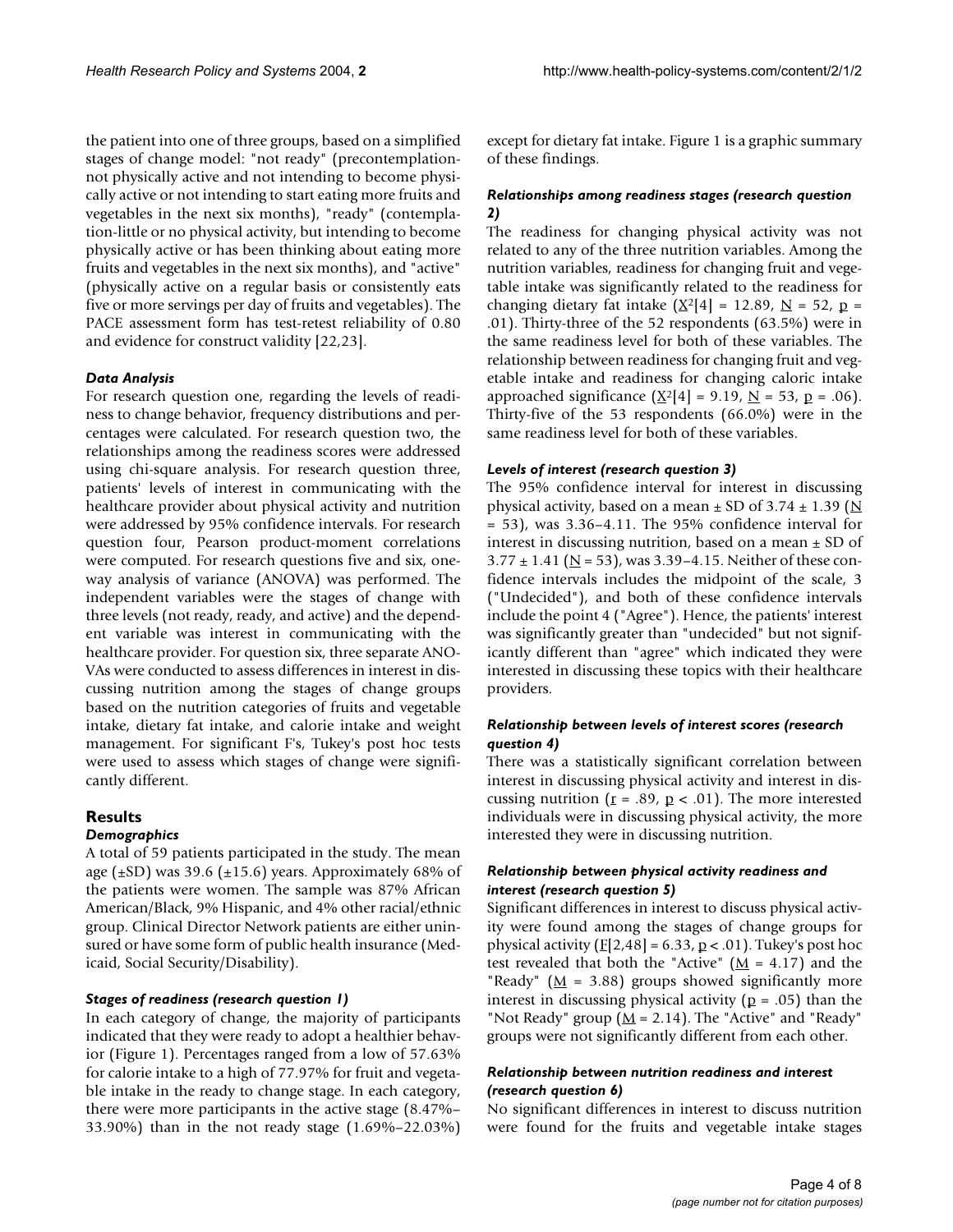<span id="page-4-0"></span>

# **Stage of Readiness by Type of Behavior**

#### **Figure 1 Stage of Readiness by Type of Behavior** Not ready, ready, active categories by physical activity, fruit and vegetable intake, dietary fat intake, and calorie intake

 $(E[2,48] = .47, p = .63)$ , the dietary fat intake stages  $(E[2,47] = .27, p = .77)$ , or the calorie intake and weight management stages  $(E[2,49] = 2.00, p = .15)$ . Therefore, stages of change and interest in communicating with the healthcare provider were not related among the nutrition behaviors.

#### **Discussion**

Among the ethnic minority patients seen in the New York City area Community Health Centers, most participants reported that they were ready to change their physical activity and nutrition behaviors, and were interested in discussing physical activity and nutrition with their healthcare providers. Interest in discussing physical activity was significantly related to interest in discussing nutrition with their healthcare provider. The readiness scores for physical activity and nutrition were not significantly related and among the nutrition readiness scores only the relationship between fruits and vegetables and dietary fat intake was significant. The relationship between readiness and interest in discussing health behaviors with their healthcare provider was different for physical activity and nutrition. For physical activity, the active and ready groups were more willing to discuss physical activity with their healthcare provider than the not ready group. For nutrition, however, there was no relationship among readiness scores and interest in discussing nutrition with their healthcare provider. This discrepancy between nutrition readiness scores and interest in discussing nutrition raises concerns about the likelihood for behavior change and decreasing health risks.

Two previous studies found that readiness to change physical activity was moderately correlated with readiness to change dietary practices. Readiness to change fat intake was strongly correlated with readiness to change vegetable intake [15]. Also, readiness to avoid high-fat foods was strongly associated with intention to reduce dietary fat; intention to reduce dietary fat was associated with avoiding high fat foods; avoiding high fat foods was associated with consuming more fruits and vegetables [14]. In our study, similar to previous research, readiness to change fat intake and readiness to change fruit and vegetable intake were related.

Our findings that physical activity and nutrition readiness scores were not related differed from findings of previous research [14,15]. One possible explanation for this difference is the distribution among the stages of change. In our study, 57% to 78% of the patients were in the ready cate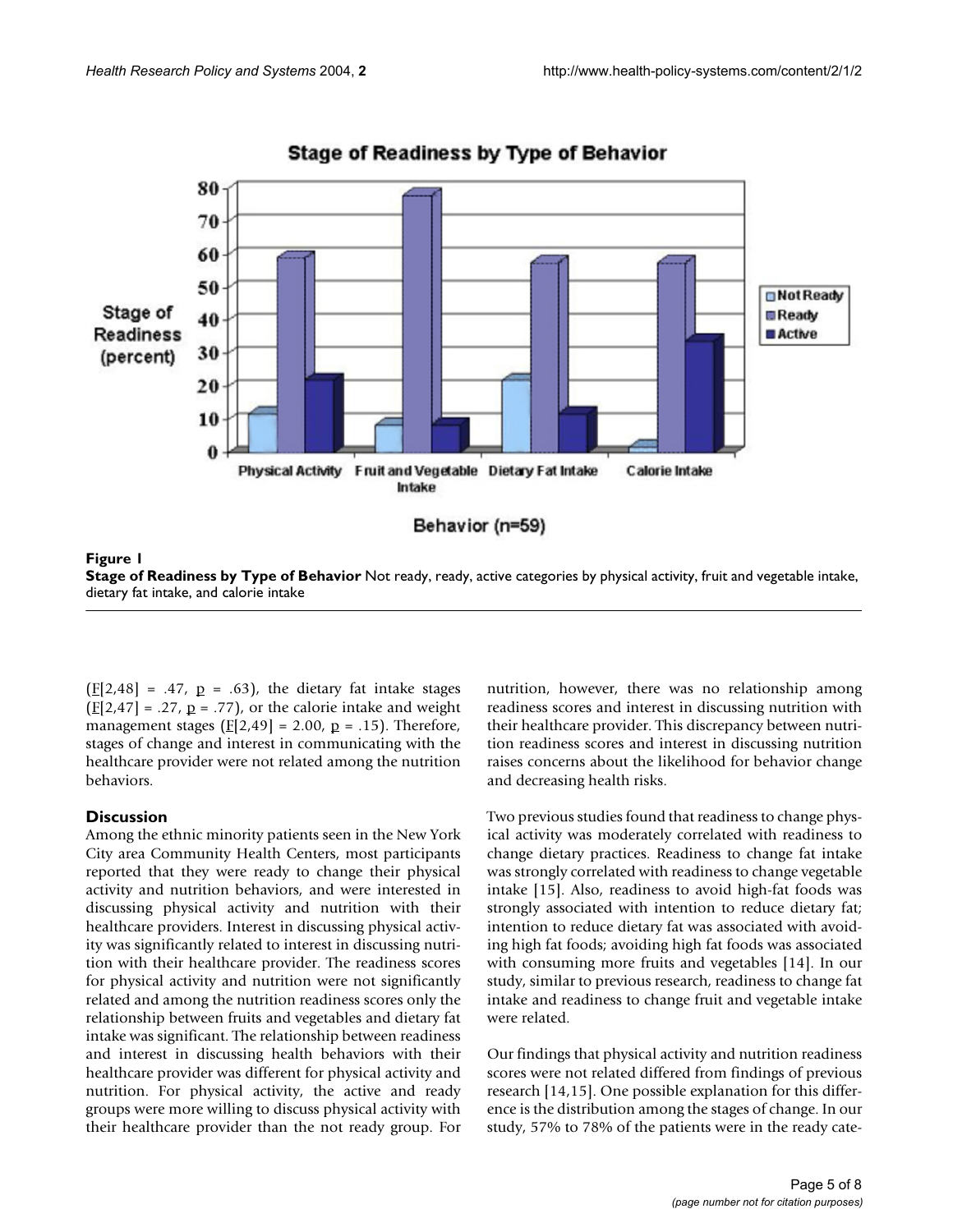gory for behavior changes, and only 8% to 34% were in the action and maintenance categories (Figure [1\)](#page-4-0). Conversely, in one previous study [15], only 8.0% to 24% of the participants were in the ready category, and 60% to 85% were in action and maintenance categories. In another study [14], 51% of participants were in maintenance and action to regularly avoid high fat foods, 33% were in the readiness stage, and 15% were in precomtemplation. The differences in the distribution of the readiness scores between our study and earlier research may be because of different study populations and differential rates of health risks such as obesity and diabetes [24]. Given the high levels of cardiovascular risk factors in the target population, including hypertension (32%–40%), diabetes (16%), overweight/obese (58%), hyperlipidemia (66%) and smoking (30%) [24], interventions to improve dietary practices and physical activity are critical to reduce health disparities, a major initiative for medicine and public health [26].

The findings from our study suggest that for underserved populations, sequential risk reduction interventions may be more appropriate than simultaneous interventions because the physical activity and nutrition readiness to change scores were discrepant stages of change. Future research is needed, however, to address the relationships among readiness scores for different health behaviors. In a randomized controlled trial with diverse populations, the effectiveness of sequential and simultaneous multiple risk factor interventions can be compared. Such studies can help us understand better the importance of relationships among dimensions of readiness for multiple behavioral risk factor interventions. The implications of these studies relate to whether simultaneous or sequential risk reduction interventions are more effective in populations with several behavioral risk factors. Furthermore, a critical issue is how healthcare providers can reach and motivate patients who need to change behaviors, however, are unwilling to communicate.

In a previous study [16], no association was found between readiness to change behavioral risk factors and willingness to engage in two-way communication. Similarly, we found no significant associations among nutrition behaviors; in contrast, we found that for physical activity, the active and ready groups were significantly more interested in communicating with their healthcare provider about physical activity than were the not ready group. Among several behavioral risk factors, readiness and interest in communicating with their healthcare provider may have different relationships. Moreover, our study complements and adds a new dimension to an earlier study [18] that reported willingness to communicate was directly related to readiness to change adverse healthrelated behavior. In this earlier study, willingness to communicate and readiness to change individual lifestyle were global measures. In our study, these constructs were specific measures about the health care provider, physical activity, and nutrition. Future research can help us understand better the relationships among dimensions of readiness and receptivity to communicating with the healthcare provider.

There are several limitations that may affect the generalizability of the current study's results. It was a pilot study: the design was cross-sectional, the sample size was relatively small, and patients were not randomly selected. Because of the sample size, we did not control for sociodemographic variables such as age, gender, education, and the presence of chronic conditions. The variable "interest in communicating" was based on one question instead of a multi-item scale with known psychometric properties. Also, because the study was conducted in English, selection bias may have resulted in an under-representation of Hispanics.

This study has several strengths. A high percentage – almost 70% – of the patients approached completed the questionnaires. Our patients were from an underserved population. Additionally, the psychometric properties of the PACE assessment form have been well documented [21-23]. The validity of PACE protocol has been established among racially and ethnically diverse populations and various socioeconomic backgrounds [23,27]. Furthermore, the participants answered questions in the waiting room prior to an appointment with the healthcare provider. This setting and situation most likely enhances the salience and meaning of questions about the patient's interest in talking to the healthcare provider.

#### **Conclusions**

We found that most participants reported that they were ready to change their physical activity and nutrition behaviors and were interested in discussing physical activity and nutrition with their healthcare providers. Interest in discussing physical activity was significantly related to interest in discussing nutrition. The readiness scores for physical activity and nutrition were not significantly related. However, relationship between fruits and vegetables and dietary fat intake was significant within the nutrition readiness score. The relationship between readiness and interest in discussing health behaviors with their healthcare provider was different for physical activity and nutrition. Our findings raise important questions about the relationships among readiness scores for different behaviors, as well as the relationships among readiness and interest in communicating with the healthcare provider. A recent scientific statement from the American Heart Association asserted that physical activity as a treatment is under-recommended by physicians and that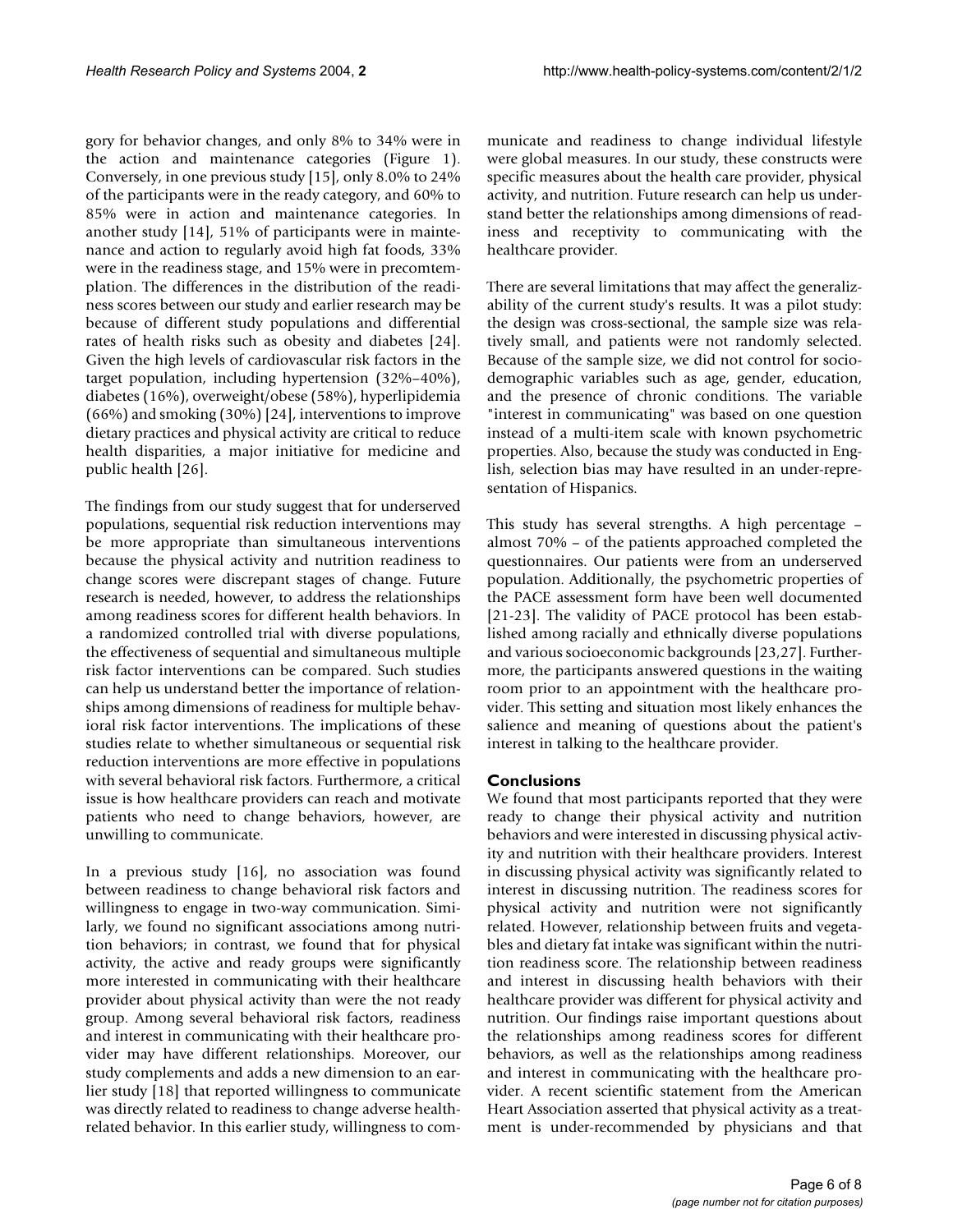healthcare professionals should prescribe physical activity to prevent and treat cardiovascular disease [17]. Prescribing regular physical activity as an intervention treatment for those with cardiovascular disease risk factors can often be as useful as some of the more expensive medical treatments [17].

It is particularly encouraging that in our study, most patients were in the ready stage for both dietary practice and physical activity change and willingness to communicate with their healthcare provider regarding these lifestyle changes. Individuals in the ready stage are the most amenable to public health interventions. To achieve the objectives of improving chronic disease outcomes and reducing excess morbidity and mortality, the context of physicianpatient communication and the interactions among readiness to change multiple risk behaviors merit further research in primary care settings and underserved populations.

#### **Competing interests**

None declared.

#### **Authors' contributions**

WCT conceived of the study, guided the design of the study, drafted the manuscript, and was the principal investigator. JTH participated in the design of the study, performed the statistical analyses, drafted the results section, and provided input on the entire manuscript. EL was an investigator on the study and participated in the design, contributed to the literature review, and wrote portions of the manuscript. AC was responsible for the overall data collection and management of the study. YL participated in the coordination of the study and administered the surveys at the participating sites. MS facilitated the implementation of the study at her site. AV facilitated the implementation of the study at her site. JNT provided oversight for the development and implementation of the study at the CDN-member affiliated Community Health Centers and was the co-principal investigator. All authors read and approved the final manuscript.

#### **Acknowledgements**

This research was supported by a grant (#042938) from The Robert Wood Johnson Foundation. The authors gratefully acknowledge the editorial assistance of Karen L. Pepkin, M.A. Also, the authors wish to thank Drs. Karen J. Calfas and James F. Sallis for providing the PACE assessment forms and their guidance on administering the forms.

#### **References**

- 1. Mokdad AH, Bowman BA, Ford ES, Vinicor F, Mark JS, Koplan JP: **The continuing epidemics of obesity and diabetes in the United States.** *JAMA* 2001, **10:**1195-1200.
- 2. Strauss RS, Pollack HA: **[Epidemic increase in childhood over](http://www.ncbi.nlm.nih.gov/entrez/query.fcgi?cmd=Retrieve&db=PubMed&dopt=Abstract&list_uids=10.1001/jama.286.22.2845)[weight, 1986–1998](http://www.ncbi.nlm.nih.gov/entrez/query.fcgi?cmd=Retrieve&db=PubMed&dopt=Abstract&list_uids=10.1001/jama.286.22.2845)[.](http://www.ncbi.nlm.nih.gov/entrez/query.fcgi?cmd=Retrieve&db=PubMed&dopt=Abstract&list_uids=11735760)** *JAMA* 2001, **286:**2845-2848.
- 3. US Dept of Health and Human Services: **Healthy People 2010.** *With understanding and improving health and objectives for improving*

*health Volume 2*. 2nd edition. Washington, DC: U.S. Government Printing Office; 2000.

- 4. US Dept of Health and Human Services: **Physical activity and health: A report of the Surgeon General.** *Atlanta, GA: US Dept of Health and Human Services, Centers for Disease Control and Prevention, National Center for Chronic Disease Prevention and Health Promotion* 1996.
- 5. McGinnis JM, Foege WH: **[Actual causes of death in the United](http://www.ncbi.nlm.nih.gov/entrez/query.fcgi?cmd=Retrieve&db=PubMed&dopt=Abstract&list_uids=10.1001/jama.270.18.2207) [States](http://www.ncbi.nlm.nih.gov/entrez/query.fcgi?cmd=Retrieve&db=PubMed&dopt=Abstract&list_uids=10.1001/jama.270.18.2207)[.](http://www.ncbi.nlm.nih.gov/entrez/query.fcgi?cmd=Retrieve&db=PubMed&dopt=Abstract&list_uids=8411605)** *JAMA* 1993, **270:**2207-2212.
- 6. Jakicic JM, Wing RR, Winters-Hart C: **[Relationship of physical](http://www.ncbi.nlm.nih.gov/entrez/query.fcgi?cmd=Retrieve&db=PubMed&dopt=Abstract&list_uids=10.1097/00005768-200210000-00018) [activity to eating behaviors and weight loss in women](http://www.ncbi.nlm.nih.gov/entrez/query.fcgi?cmd=Retrieve&db=PubMed&dopt=Abstract&list_uids=10.1097/00005768-200210000-00018)[.](http://www.ncbi.nlm.nih.gov/entrez/query.fcgi?cmd=Retrieve&db=PubMed&dopt=Abstract&list_uids=12370568)** *Med Sci Sports Exerc* 2002, **34:**1653-1659.
- 7. Riebe D, Greene GW, Ruggiero L, Stillwell KM, Blissmer B, Nigg CR, Caldwell M: **[Evaluation of a healthy-lifestyle approach to](http://www.ncbi.nlm.nih.gov/entrez/query.fcgi?cmd=Retrieve&db=PubMed&dopt=Abstract&list_uids=10.1006/pmed.2002.1126) [weight management](http://www.ncbi.nlm.nih.gov/entrez/query.fcgi?cmd=Retrieve&db=PubMed&dopt=Abstract&list_uids=10.1006/pmed.2002.1126)[.](http://www.ncbi.nlm.nih.gov/entrez/query.fcgi?cmd=Retrieve&db=PubMed&dopt=Abstract&list_uids=12473424)** *Prev Med* 2003, **36:**45-54.
- 8. Dietz WH: **The effects of physical activity on obesity.** *Quest* 2004, **56:**1-11.
- 9. Emmons KM, Marcus BH, Linnan L, Rossi JS, Abrams DB: **[Mecha](http://www.ncbi.nlm.nih.gov/entrez/query.fcgi?cmd=Retrieve&db=PubMed&dopt=Abstract&list_uids=10.1006/pmed.1994.1066)[nisms in multiple risk factor interventions: Smoking, physical](http://www.ncbi.nlm.nih.gov/entrez/query.fcgi?cmd=Retrieve&db=PubMed&dopt=Abstract&list_uids=10.1006/pmed.1994.1066) activity, and dietary fat intake among manufacturing [workers](http://www.ncbi.nlm.nih.gov/entrez/query.fcgi?cmd=Retrieve&db=PubMed&dopt=Abstract&list_uids=10.1006/pmed.1994.1066)[.](http://www.ncbi.nlm.nih.gov/entrez/query.fcgi?cmd=Retrieve&db=PubMed&dopt=Abstract&list_uids=7971876)** *Prev Med* 1994, **23:**481-489.
- 10. Prochaska JO, Velicier WF, Rossi JS, Goldstein MG: **[Stages of](http://www.ncbi.nlm.nih.gov/entrez/query.fcgi?cmd=Retrieve&db=PubMed&dopt=Abstract&list_uids=10.1037//0278-6133.13.1.39) [change and decisional balance for 12 problem behaviors.](http://www.ncbi.nlm.nih.gov/entrez/query.fcgi?cmd=Retrieve&db=PubMed&dopt=Abstract&list_uids=10.1037//0278-6133.13.1.39)** *Health Psych* 1994, **13:**39-46.
- 11. Prochaska JO, DiClemente CC: **[Stage and processes of self](http://www.ncbi.nlm.nih.gov/entrez/query.fcgi?cmd=Retrieve&db=PubMed&dopt=Abstract&list_uids=10.1037//0022-006X.51.3.390)[change in smoking: towards an integrative model of change](http://www.ncbi.nlm.nih.gov/entrez/query.fcgi?cmd=Retrieve&db=PubMed&dopt=Abstract&list_uids=10.1037//0022-006X.51.3.390)[.](http://www.ncbi.nlm.nih.gov/entrez/query.fcgi?cmd=Retrieve&db=PubMed&dopt=Abstract&list_uids=6863699)** *J Consult Clin Psychol* 1983, **51:**390-395.
- 12. Marcus BH, Emmons KM, Simkin-Silverman LR, Linnan LA, Taylor ER, Bock BC, Roberts MB, Rossi JS, Abrams DB: **[Evaluation of motiva](http://www.ncbi.nlm.nih.gov/entrez/query.fcgi?cmd=Retrieve&db=PubMed&dopt=Abstract&list_uids=10178617)[tionally tailored versus standard self-help physical activity](http://www.ncbi.nlm.nih.gov/entrez/query.fcgi?cmd=Retrieve&db=PubMed&dopt=Abstract&list_uids=10178617) [interventions at the workplace.](http://www.ncbi.nlm.nih.gov/entrez/query.fcgi?cmd=Retrieve&db=PubMed&dopt=Abstract&list_uids=10178617)** *Am J Health Promot* 1998, **12:**246-253.
- 13. King TK, Marcus BH, Pinto BM, Emmons K, Abrams DB: **[Cognitive](http://www.ncbi.nlm.nih.gov/entrez/query.fcgi?cmd=Retrieve&db=PubMed&dopt=Abstract&list_uids=10.1006/pmed.1996.0107)[behavioral mediators of changing multiple behaviors: smok](http://www.ncbi.nlm.nih.gov/entrez/query.fcgi?cmd=Retrieve&db=PubMed&dopt=Abstract&list_uids=10.1006/pmed.1996.0107)[ing and a sedentary lifestyle](http://www.ncbi.nlm.nih.gov/entrez/query.fcgi?cmd=Retrieve&db=PubMed&dopt=Abstract&list_uids=10.1006/pmed.1996.0107)[.](http://www.ncbi.nlm.nih.gov/entrez/query.fcgi?cmd=Retrieve&db=PubMed&dopt=Abstract&list_uids=8936570)** *Prev Med* 1996, **25:**684-691.
- 14. Bock BC, Marcus BH, Rossi JS, Redding CA: **Motivational readiness for change: diet, exercise, and smoking.** *Amer J Hlth Beh* 1998, **22:**248-259.
- 15. Boyle RG, O'Connor PJ, Pronk NP, Tan A: **Stages of change for physical activity, diet, and smoking among HMO members with chronic conditions.** *Am J Health Promt* 1998, **12:**170-175.
- 16. O'Connor PJ, Rush WA, Hardin KA, Isham G: **[Are HMO members](http://www.ncbi.nlm.nih.gov/entrez/query.fcgi?cmd=Retrieve&db=PubMed&dopt=Abstract&list_uids=10155753) [willing to engage in two-way communication to improve](http://www.ncbi.nlm.nih.gov/entrez/query.fcgi?cmd=Retrieve&db=PubMed&dopt=Abstract&list_uids=10155753) [health?](http://www.ncbi.nlm.nih.gov/entrez/query.fcgi?cmd=Retrieve&db=PubMed&dopt=Abstract&list_uids=10155753)** *HMO Practice* 1996, **10:**17-19.
- 17. Council on Clinical Cardiology and the Council on Nutrition, Physical Activity, and Metabolism: **[Exercise and physical activity in the](http://www.ncbi.nlm.nih.gov/entrez/query.fcgi?cmd=Retrieve&db=PubMed&dopt=Abstract&list_uids=10.1161/01.CIR.0000075572.40158.77) [prevention and treatment of atherosclerotic cardiovascular](http://www.ncbi.nlm.nih.gov/entrez/query.fcgi?cmd=Retrieve&db=PubMed&dopt=Abstract&list_uids=10.1161/01.CIR.0000075572.40158.77) [disease](http://www.ncbi.nlm.nih.gov/entrez/query.fcgi?cmd=Retrieve&db=PubMed&dopt=Abstract&list_uids=10.1161/01.CIR.0000075572.40158.77)[.](http://www.ncbi.nlm.nih.gov/entrez/query.fcgi?cmd=Retrieve&db=PubMed&dopt=Abstract&list_uids=12821592)** *Circulation* 2003, **107:**3109-3116.
- 18. Pronk NP, Tan AWH, O'Connor P: **[Obesity, fitness, willingness](http://www.ncbi.nlm.nih.gov/entrez/query.fcgi?cmd=Retrieve&db=PubMed&dopt=Abstract&list_uids=10.1097/00005768-199911000-00007) [to communicate and health care costs](http://www.ncbi.nlm.nih.gov/entrez/query.fcgi?cmd=Retrieve&db=PubMed&dopt=Abstract&list_uids=10.1097/00005768-199911000-00007)[.](http://www.ncbi.nlm.nih.gov/entrez/query.fcgi?cmd=Retrieve&db=PubMed&dopt=Abstract&list_uids=10589854)** *Med Sci Sports Exerc.* 1999, **31:**1535-1543.
- 19. **Clinical Directors Network, Inc** [\[http://www.CDNetwork.org\]](http://www.CDNetwork.org)
- 20. Sardell A: **[Clinical networks and clinician retention: the case of](http://www.ncbi.nlm.nih.gov/entrez/query.fcgi?cmd=Retrieve&db=PubMed&dopt=Abstract&list_uids=8912120) [CDN.](http://www.ncbi.nlm.nih.gov/entrez/query.fcgi?cmd=Retrieve&db=PubMed&dopt=Abstract&list_uids=8912120)** *J Community Health* 1996, **21:**437-451.
- 21. Calfas KJ, Long BJ, Sallis JF, Wooten WJ, Pratt M, Patrick K: **[A con](http://www.ncbi.nlm.nih.gov/entrez/query.fcgi?cmd=Retrieve&db=PubMed&dopt=Abstract&list_uids=10.1006/pmed.1996.0050)[trolled trial of physician counseling to promote the adoption](http://www.ncbi.nlm.nih.gov/entrez/query.fcgi?cmd=Retrieve&db=PubMed&dopt=Abstract&list_uids=10.1006/pmed.1996.0050) [of physical activity](http://www.ncbi.nlm.nih.gov/entrez/query.fcgi?cmd=Retrieve&db=PubMed&dopt=Abstract&list_uids=10.1006/pmed.1996.0050)[.](http://www.ncbi.nlm.nih.gov/entrez/query.fcgi?cmd=Retrieve&db=PubMed&dopt=Abstract&list_uids=8780999)** *Prev Med* 1996, **25:**225-233.
- 22. Calfas KJ, Sallis JF, Oldenberg B, Ffrench M: **[Mediators of change in](http://www.ncbi.nlm.nih.gov/entrez/query.fcgi?cmd=Retrieve&db=PubMed&dopt=Abstract&list_uids=10.1006/pmed.1997.0141) [physical activity following an intervention in primary care:](http://www.ncbi.nlm.nih.gov/entrez/query.fcgi?cmd=Retrieve&db=PubMed&dopt=Abstract&list_uids=10.1006/pmed.1997.0141) [PACE](http://www.ncbi.nlm.nih.gov/entrez/query.fcgi?cmd=Retrieve&db=PubMed&dopt=Abstract&list_uids=10.1006/pmed.1997.0141)[.](http://www.ncbi.nlm.nih.gov/entrez/query.fcgi?cmd=Retrieve&db=PubMed&dopt=Abstract&list_uids=9144753)** *Prev Med* 1997, **26:**297-304.
- 23. Calfas KJ, Sallis JF, Zabinski MF, Wilfley DE, Rupp J, Prochaska JJ, Thompson S, Pratt M, Patrick K: **[Preliminary evaluation of a mul](http://www.ncbi.nlm.nih.gov/entrez/query.fcgi?cmd=Retrieve&db=PubMed&dopt=Abstract&list_uids=10.1006/pmed.2001.0964)[ticomponent program for nutrition and physical activity](http://www.ncbi.nlm.nih.gov/entrez/query.fcgi?cmd=Retrieve&db=PubMed&dopt=Abstract&list_uids=10.1006/pmed.2001.0964) [change in primary care PACE+ for adults](http://www.ncbi.nlm.nih.gov/entrez/query.fcgi?cmd=Retrieve&db=PubMed&dopt=Abstract&list_uids=10.1006/pmed.2001.0964)[.](http://www.ncbi.nlm.nih.gov/entrez/query.fcgi?cmd=Retrieve&db=PubMed&dopt=Abstract&list_uids=11817910)** *Prev Med* 2002, **34:**153-161.
- 24. Mokdad AH, Ford ES, Bowman BA, Dietz WH, Vinicor F, Bales VS, Marks JS: **[Prevalence of obesity, diabetes, and obesity-related](http://www.ncbi.nlm.nih.gov/entrez/query.fcgi?cmd=Retrieve&db=PubMed&dopt=Abstract&list_uids=10.1001/jama.289.1.76) [health risk factors](http://www.ncbi.nlm.nih.gov/entrez/query.fcgi?cmd=Retrieve&db=PubMed&dopt=Abstract&list_uids=10.1001/jama.289.1.76)[.](http://www.ncbi.nlm.nih.gov/entrez/query.fcgi?cmd=Retrieve&db=PubMed&dopt=Abstract&list_uids=12503980)** *JAMA* 2003, **289(1):**76-79.
- 25. Tobin JN: **Epidemic rates of cardiovascular risk factors and diseases in community health centers for underserved people in the USA.** *Presented at the 5th International Symposium – Multiple Risk Factors in Cardiovascular Disease: Global Assessment and Intervention; Venice, Italy* . 1999 October 28–31
- 26. Wagner EH, Glasgow RE, Davis C, Bonomi AE, Provost L, McCulloch D, Carver P, Sixta C: **[Quality improvement in chronic illness](http://www.ncbi.nlm.nih.gov/entrez/query.fcgi?cmd=Retrieve&db=PubMed&dopt=Abstract&list_uids=11221012)**